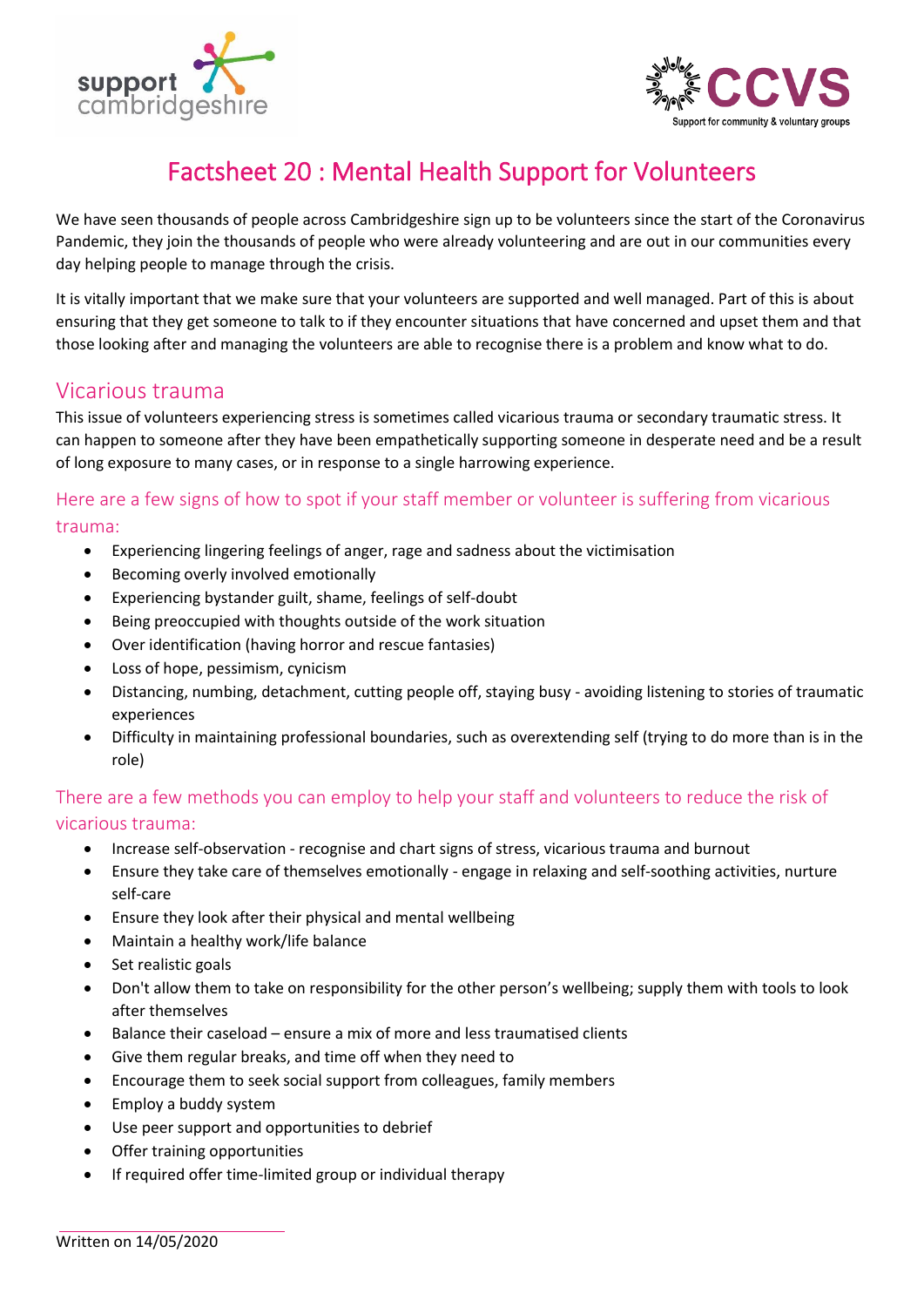



The information below is adapted from material produced by th[e BMA, Freedom from Torture and the Helplines](https://helplines.org/wp-content/uploads/2015/11/Vicarious-Trauma-in-helplines.pdf)  [Partnership](https://helplines.org/wp-content/uploads/2015/11/Vicarious-Trauma-in-helplines.pdf) by NAVCA

# What you need to be doing

If you are responsible for volunteers, even if you are also a volunteer you need to make sure that you are looking after people. It is important that you put in place a system for managing your volunteers, and that this includes some of the points in the checklist above.

The Support Cambridgeshire website has some useful information on managing volunteers <https://www.supportcambridgeshire.org.uk/volunteering/volunteering-fact-sheets/>

There is general information on volunteering available on the CCVS site and Hunt Forum Site

CCVS:<http://www.cambridgecvs.org.uk/Volunteering/Volunteer%20Managers%20Support>

Hunts Forum[: https://www.huntsforum.org.uk/coronavirus/organisation-response/](https://www.huntsforum.org.uk/coronavirus/organisation-response/)

The NCVO site has lots of informatio[n https://knowhow.ncvo.org.uk/your-team](https://knowhow.ncvo.org.uk/your-team)

### A free service for volunteers who need to talk.

We recognise that not everyone who is managing volunteers will have the skills or the desire to talk through issues with volunteers. We have worked with the Police to set up a process whereby volunteers who need to talk are able to have conversations with Police staff who are experienced in supporting people who may have been affected by Vicarious trauma. The staff are not counsellors, and obviously they have to report and act on any criminal acts that may be involved, but they will be experienced in listening and helping. If you have a volunteer who would like to take this opportunity for a chat contact Hunts Forum [info@huntsforum.org.uk](mailto:info@huntsforum.org.uk) or CCVS [enquiries@cambridgecvs.org.uk](mailto:enquiries@cambridgecvs.org.uk) and we will make an appointment.

# Other places to find help

#### Keep Your Head

This is a Cambridgeshire and Peterborough website that has lots of information about mental health services and ways of helping people. It is a reliable source of information supported by Cambridgeshire County Council and the Clinical Commissioning Group

<https://www.keep-your-head.com/#body>

#### [The Heart and Soul Listening Service](https://www.sunnetwork.org.uk/dev/wp-content/uploads/2020/04/Heart-Soul-Listening-Service.pdf)

This is a collaboration between Cambridgeshire and Peterborough Foundation Trust and the Diocese of Ely. It is available to anyone who may be struggling during this difficult time. The listeners are all trained in pastoral care or mentoring skills.

#### https://www.sunnetwork.org.uk/dev/wp-content/uploads/2020/04/Heart-Soul-Listening-Service.pdf

#### Mental Health at Work

Mental Health at work support a phone and text service for essential workers, and have said this can be extended to volunteers. There are also links to other services and information.

#### <https://www.mentalhealthatwork.org.uk/toolkit/ourfrontline-keywork/>